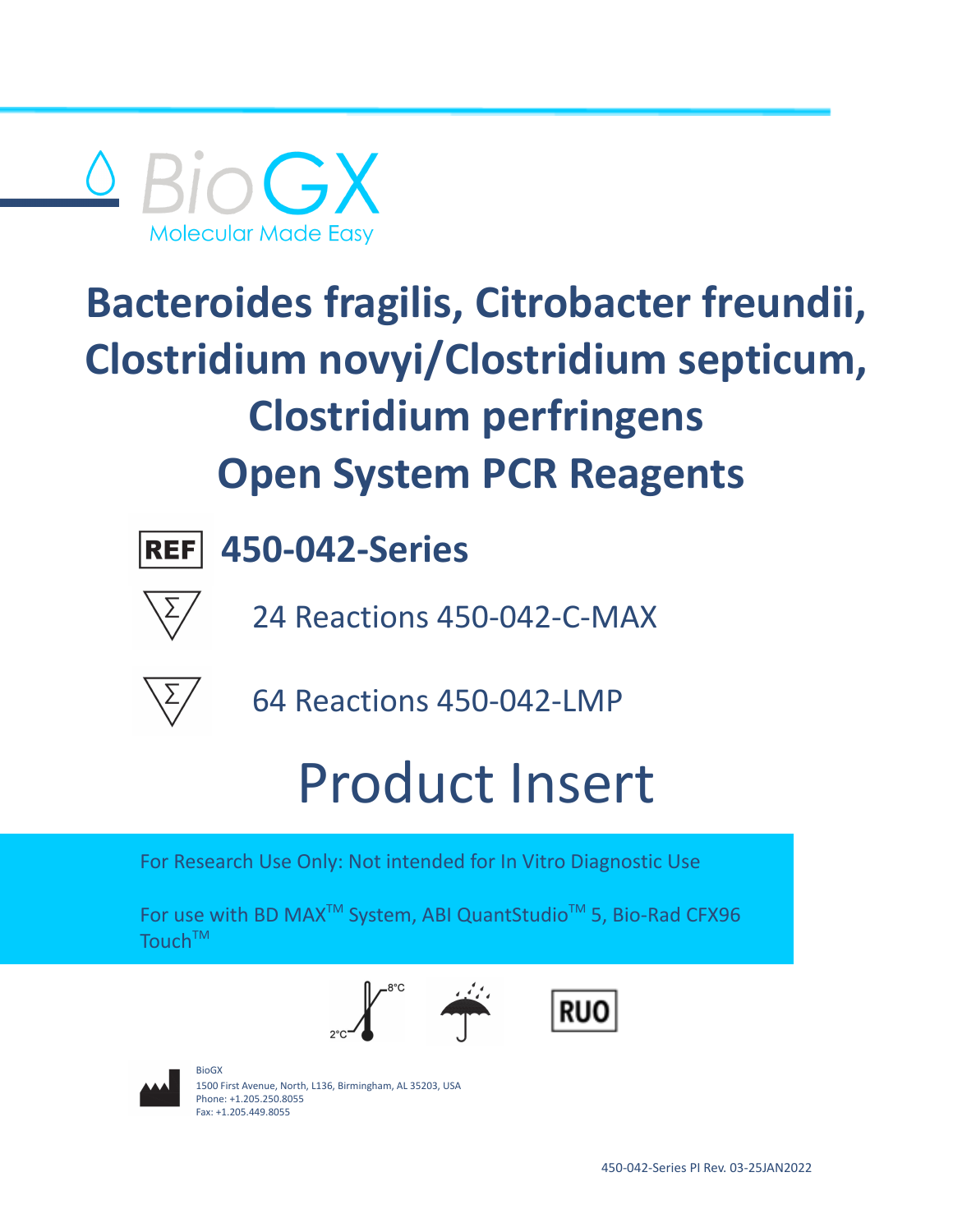

## **For Research Use Only**

*Research use only reagents are not intended for human or animal diagnostic use. It is the responsibility of the end user to determine the performance of the reagents in an appropriately designed validation study for their intended use.*

The Bacteroides fragilis, Citrobacter freundii, Clostridium novyi/C. septicum, Clostridium perfringens real-time PCR-based detection reagent is manufactured and packaged as an open system reagent (OSR) for use with open system platforms and has to be validated by the user. Examples of open system platforms are the BD MAX<sup>TM</sup> System (Windows<sup>®</sup> Software V4.72A or later), Applied Biosystems QuantStudio<sup>™</sup> 5 (Design & Analysis software version 1.5.1 or later), and Bio-Rad CFX96 Touch™ (Maestro software version 1.1 or later) real-time PCR platforms.

## **PLEASE READ ENTIRE PACKAGE INSERT BEFORE PROCEEDING TO USE THE OSR.**

## **PRODUCT OVERVIEW**

The BioGX Sample-Ready™ OSR has been formulated in lyophilized format for the multiplex real-time PCR-based detection of DNA from Bacteroides fragilis (16S rRNA gene<sup>1</sup>), Citrobacter freundii (dnaK gene<sup>2</sup>), Clostridium novyi (phospholipase gene<sup>3</sup>) / C. septicum (alpha toxin gene<sup>4</sup>), Clostridium perfringens (phospholipase C gene<sup>5</sup>) and a Sample Processing Control (SPC) (Drosophila DNA) for use with BD MAX extraction kit. The Drosophila DNA serves as both a sample processing control and an internal amplification control. The configuration compatible with the ABI and Bio-Rad platform targets the human RNase P gene to serve as an endogenous extraction control. The two different formats for the lyophilized Sample-Ready OSR kits are available:

- 1. BD MAX<sup>™</sup> System **REF 450-042-C-MAX**
- 2. ABI QuantStudio<sup>™</sup> 5 and Bio-Rad CFX96 Touch<sup>™</sup> Platforms **REF 450-042-LMP**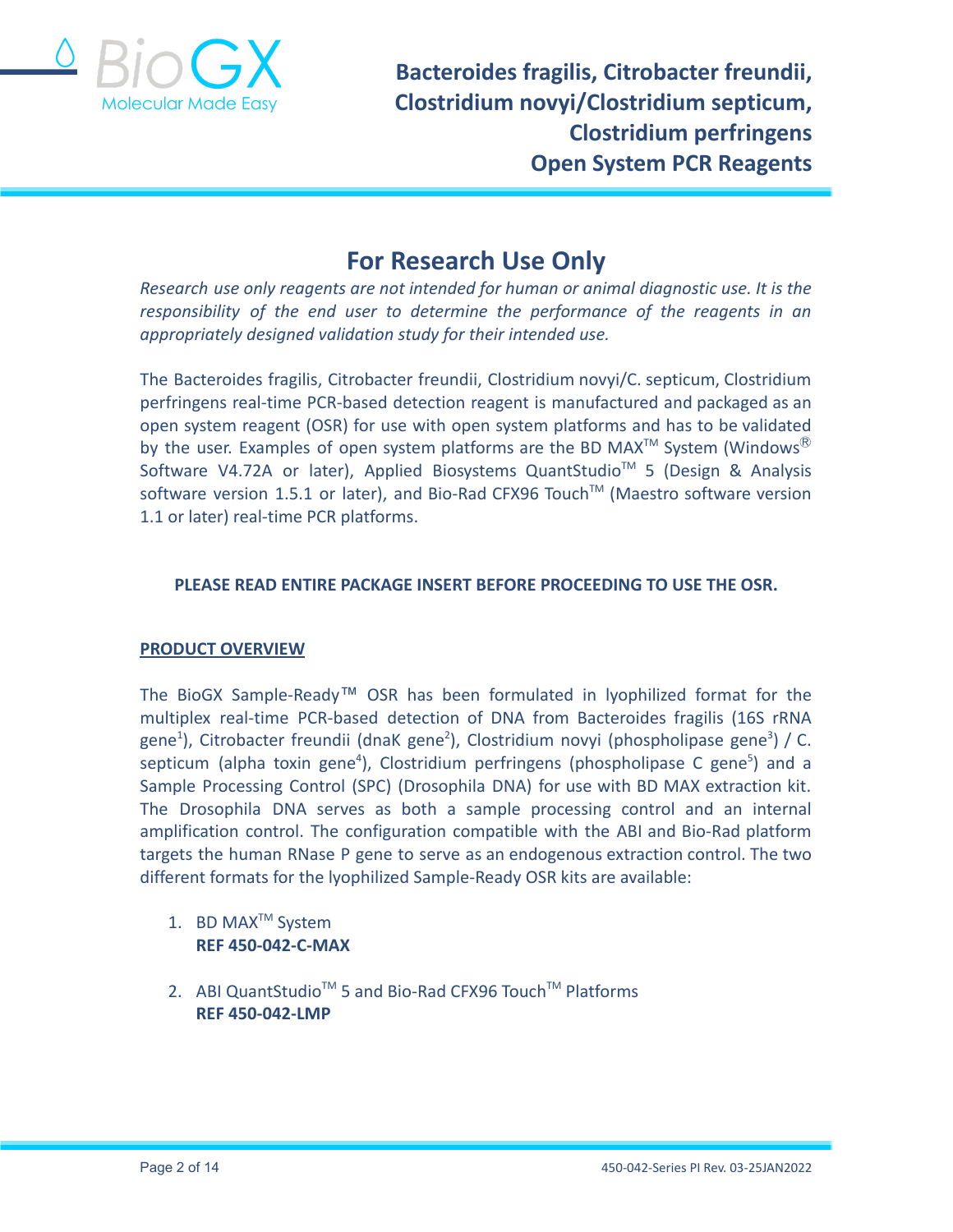

#### **Note:**

**BD MAXTM System OSR (450-042-C-MAX)** contains all PCR primers, probes, enzymes, dNTPs, MgCl<sub>2</sub>, buffers, and other components required for PCR reaction. BD MAX extraction kits available from Becton, Dickinson and Company include a Drosophila DNA sequence which serves as a Sample Processing Control (SPC). No exogenous addition of SPC is needed.

**OSR for ABI and Bio-Rad Platforms (450-042-LMP)** contain all PCR primers, probes, enzymes, dNTPs, MgCl<sub>2</sub>, buffers, and other components required for the PCR reaction. No exogenous addition of SPC is needed.

### **PACKAGE CONTENTS**

**BioGX REF:** 450-042-C-MAX **Platform(s):** BD MAX<sup>™</sup> System

Each 24-reaction package contains two pouches:

- 1. First pouch contains 24 sealed BD MAX<sup>™</sup> tubes of BioGX lyophilized Sample-Ready<sup>™</sup> OSR, each tube sufficient for a 12.5 µL PCR reaction.
- 2. Second pouch contains 24 sealed BD MAX<sup>TM</sup> tubes, each containing 25  $\mu$ L of OSR-specific BioGX Rehydration Buffer.

**BioGX REF:** 450-042-LMP

Platform(s): ABI QuantStudio<sup>™</sup> 5 and Bio-Rad CFX96 Touch<sup>™</sup>

Each 64-reaction package consists of one pouch:

The pouch contains 2 x 8-tube strips. Each tube contains BioGX lyophilized Sample-Ready<sup>TM</sup> OSR sufficient for 4 x 15  $\mu$ L PCR reactions.

**Note:** 8-tube strips containing reagents **ARE NOT** compatible with ABI QuantStudio<sup>™</sup> 5 and Bio-Rad CFX96 Touch<sup>™</sup> instruments

#### **EQUIPMENT AND MATERIALS REQUIRED BUT NOT PROVIDED**

- Lyophilized Positive Control Template DNA Beads  $(10^5 \text{ copies/bead})$ 
	- BioGX Bacteroides fragilis (Part number 720-0081)
		- BioGX Citrobacter freundii (Part number 720-0131)
	-
	- BioGX Clostridium novyi (Part number 720-0132)
	- BioGX Clostridium septicum (Part number 720-0133)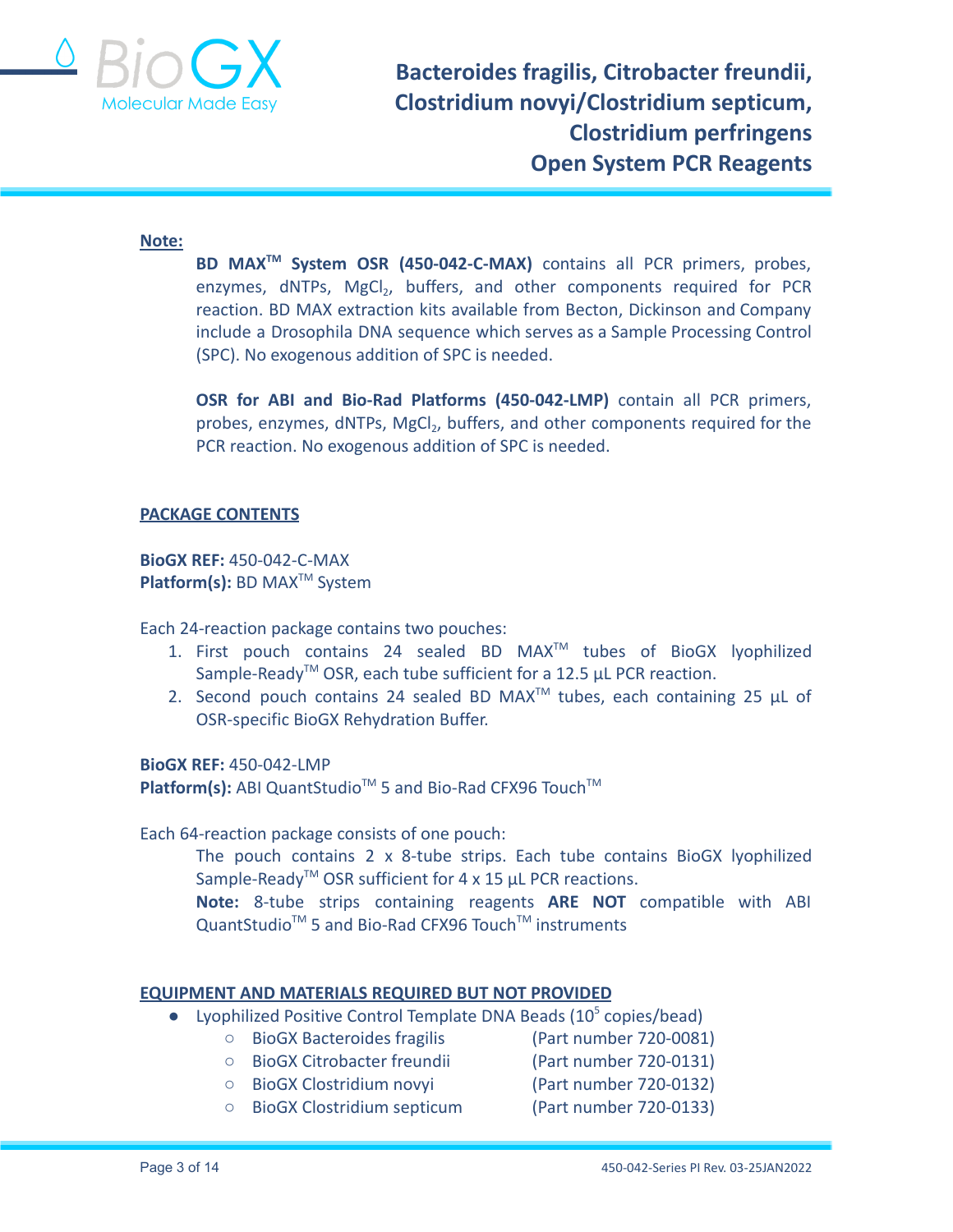

- BioGX Clostridium perfringens (Part number 720-0134)
- Lyophilized Positive Control Template DNA Beads  $(10^5 \text{ copies/bead})$  for ABI and Bio-Rad platforms
	- BioGX RNaseP (DNA) (Part number 720-0009)

- BioGX Molecular Grade Water or equivalent
	- BioGX Rehydration Water (Part number: 800-0035-12)
- BioGX BioGX Lyophilized Far Red Dye Calibration Kit for Applied Biosystems QuantStudio 5 (Part number 720-0219)
- BD MAX<sup>TM</sup> ExK<sup>TM</sup> DNA-3 (US BD catalog no. 442821/ International BD catalog no. 442822)
- BD MAX ™ PCR Cartridges (US and International BD catalog no. 437519)
- Vortex Genie 2 Vortexer (VWR catalog no. 58815-234) or equivalent
- Disposable nitrile gloves
- Applied Biosystems QuantStudio 5 (0.2 mL) consumables
	- Thermo Fisher optical 8-tube strip (catalog no. 4316567)
	- Thermo Fisher ultra-clear optical caps, strips of 8 (catalog no. AB-0866)
	- Thermo Fisher 96-well optical clear reaction plates (catalog no. A36924)
	- Thermo Fisher 96-well qPCR plate seals (catalog no. AB-1170)
- Bio-Rad CFX96 Touch consumables
	- Bio-Rad 8-tube PCR strips without caps (catalog no. TLS0851)
	- Bio-Rad Optical flat 8-cap strips for PCR tubes (catalog no. TCS0803)
	- Bio-Rad 96-well plates (catalog no. HSP9655)
	- Bio-Rad 96-well plate sealing film, optical (catalog no. MSB1001)

## **WARNINGS AND PRECAUTIONS**

- 
- For research use only. Not intended for human or animal diagnostics use.
- If handling biological samples, including used Extraction Kits and PCR Cartridges, treat as if capable of transmitting infectious agents in accordance with safe laboratory procedures such as those described in CLSI Document M29<sup>6</sup> and in Biosafety in Microbiological and Biomedical Laboratories<sup>7</sup>.
- BioGX REF: 450-042-C-MAX has been quality control tested only with the BD Open System Extraction Kits on the BD MAX<sup>™</sup> System.
- BioGX REF: 450-042-LMP has been quality control tested only with the Applied Biosystems QuantStudio<sup>™</sup> 5 and Bio-Rad CFX96 Touch<sup>™</sup> real-time PCR platforms.
- Do not use the reagents if the protective pouches are open or torn upon arrival.
- Close reagent protective pouches promptly with the zip seal after each use. Remove any excess air in the pouches prior to sealing and store at 2-8 °C.
- Do not remove desiccant from the PCR master mix pouches.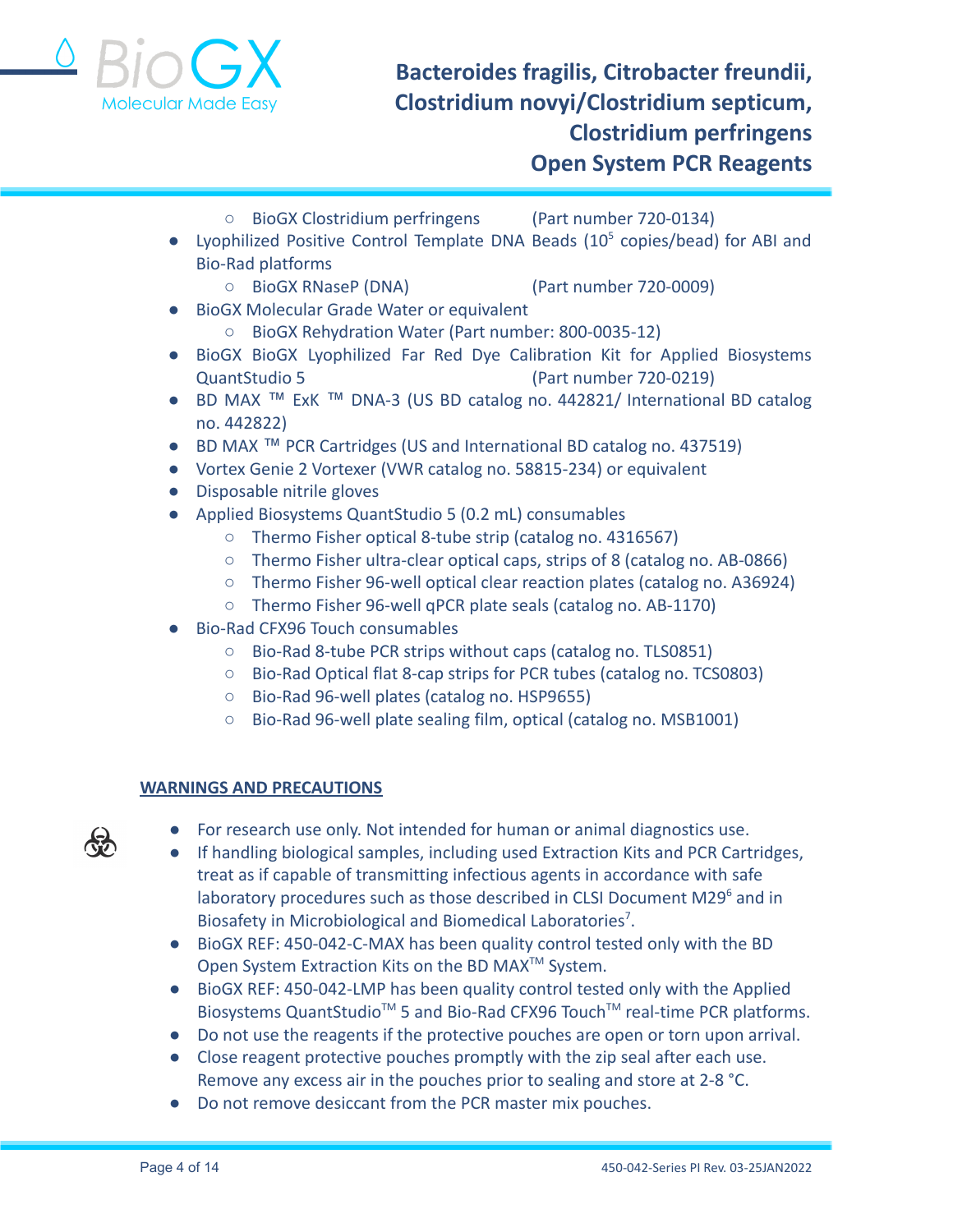

i.

# **Bacteroides fragilis, Citrobacter freundii, Clostridium novyi/Clostridium septicum, Clostridium perfringens Open System PCR Reagents**

- Do not use Sample-Ready**TM** master mix if the desiccant is not present or is broken inside the Sample-Ready**TM** master mix pouches.
- Do not use reagent tubes if the foil seal has been opened or damaged.
- Do not mix reagents from different pouches and/or kits and/or lots.
- Do not use expired reagents and/or materials.
- Refer to BD MAX<sup>™</sup> ExK<sup>™</sup> DNA-3 Extraction Kit Instructions or to other respective nucleic acid extraction kits manufacturers' instructions for information about proper handling, cautions, and proper waste disposal.
- Do not mix septum caps between Sample Buffer Tubes or re-use septum caps as contamination may occur and compromise test results.
- Check BD Unitized Reagent Strips for proper liquid fills (ensure that the liquids are at the bottom of the tubes).
- Do not pipette by mouth.
- Do not smoke, drink, or eat in areas where samples or kits are being handled.
- Dispose of unused reagents and waste in accordance with country, federal, provincial, state, and local regulations.
- Use clean gloves when handling extraction kit components and PCR reagents and buffer tubes.

## **STORAGE REQUIREMENTS AND RECOMMENDATIONS**



Reagents are stable at a temperature range of 2-30°C during shipment for 5 days, but BioGX recommends long-term storage at 2-8°C. Reagents have been tested to demonstrate optimal performance when stored properly and consumed by the Manufacturer Recommended Use By Date. The end user may opt to extend the useful life for Research Use Only reagents upon completing their own performance validations. BioGX's guarantee of reagent integrity does not extend beyond the Manufacturer Recommended Use By Date when stored properly. Avoid exposing the reagents (lyophilized or rehydrated) to direct sunlight or long-term ambient lighting. Tightly reseal the pouch with unused reactions and immediately return to a refrigerator after opening. To mitigate reagent performance degradation from exposure to moisture, BioGX suggests using the entire contents of the opened pouch within 1 month; however, the user may choose to verify an extended working time > 1 month by performance testing with positive controls and an examination of the sample preparation control target.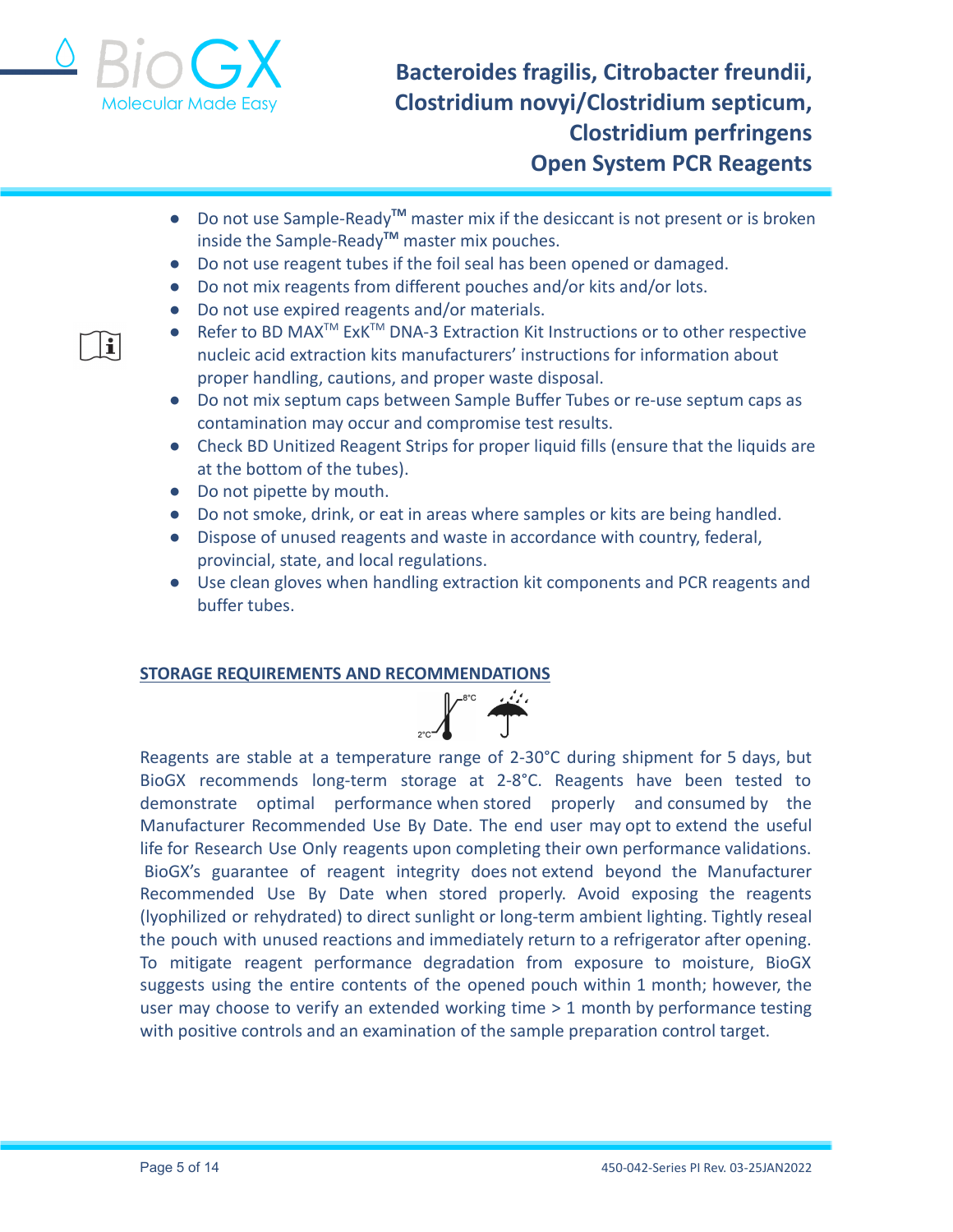

#### **SAMPLE TYPES UTILIZED FOR QUALITY CONTROL TESTING**

-Urine (neat or boric acid preserved)  $-$ Swab samples collected in Copan Universal Transport Media (UTM<sup>®</sup>) or Copan ESwab<sup>TM</sup>

### **REAGENT OPTICAL CONFIGURATION**

#### **Table 1A.** Optical Channel Configuration for REF 450-042-C-MAX.

| <b>Optical Channel</b><br>(Fluorophore Equivalent) | <b>Target</b>                          |  |  |
|----------------------------------------------------|----------------------------------------|--|--|
| <b>FAM</b>                                         | Clostridium perfringens                |  |  |
| <b>HEX</b>                                         | Citrobacter freundii                   |  |  |
| <b>Texas Red</b>                                   | Clostridium novyi/Clostridium septicum |  |  |
| Cy5                                                | <b>Bacteroides fragilis</b>            |  |  |
| Cy5.5                                              | <b>SPC</b>                             |  |  |

## Table 1B. Optical Channel Configuration for REF 450-042-LMP<sup>a</sup>.

| <b>Optical Channel</b><br>(Fluorophore Equivalent) | <b>Target</b>                          |  |  |
|----------------------------------------------------|----------------------------------------|--|--|
| <b>FAM</b>                                         | Clostridium perfringens                |  |  |
| <b>HEX</b>                                         | Citrobacter freundii                   |  |  |
| <b>Texas Red</b>                                   | Clostridium novyi/Clostridium septicum |  |  |
| Cy5                                                | <b>Bacteroides fragilis</b>            |  |  |
| Cy5.5 $a$                                          | <b>RNase P</b>                         |  |  |

**<sup>a</sup>***When using the Applied Biosystems Quantstudio 5 instrument, the BioGX Lyophilized Far Red Dye Calibration Kit for Applied Biosystems QuantStudio 5 (Part number 720-0219) will be needed to add this dye to the instrument dye library. Please refer to the Product Insert of 720-0219 available on [www.biogx.com](http://www.biogx.com) for instructions and further details 11 .*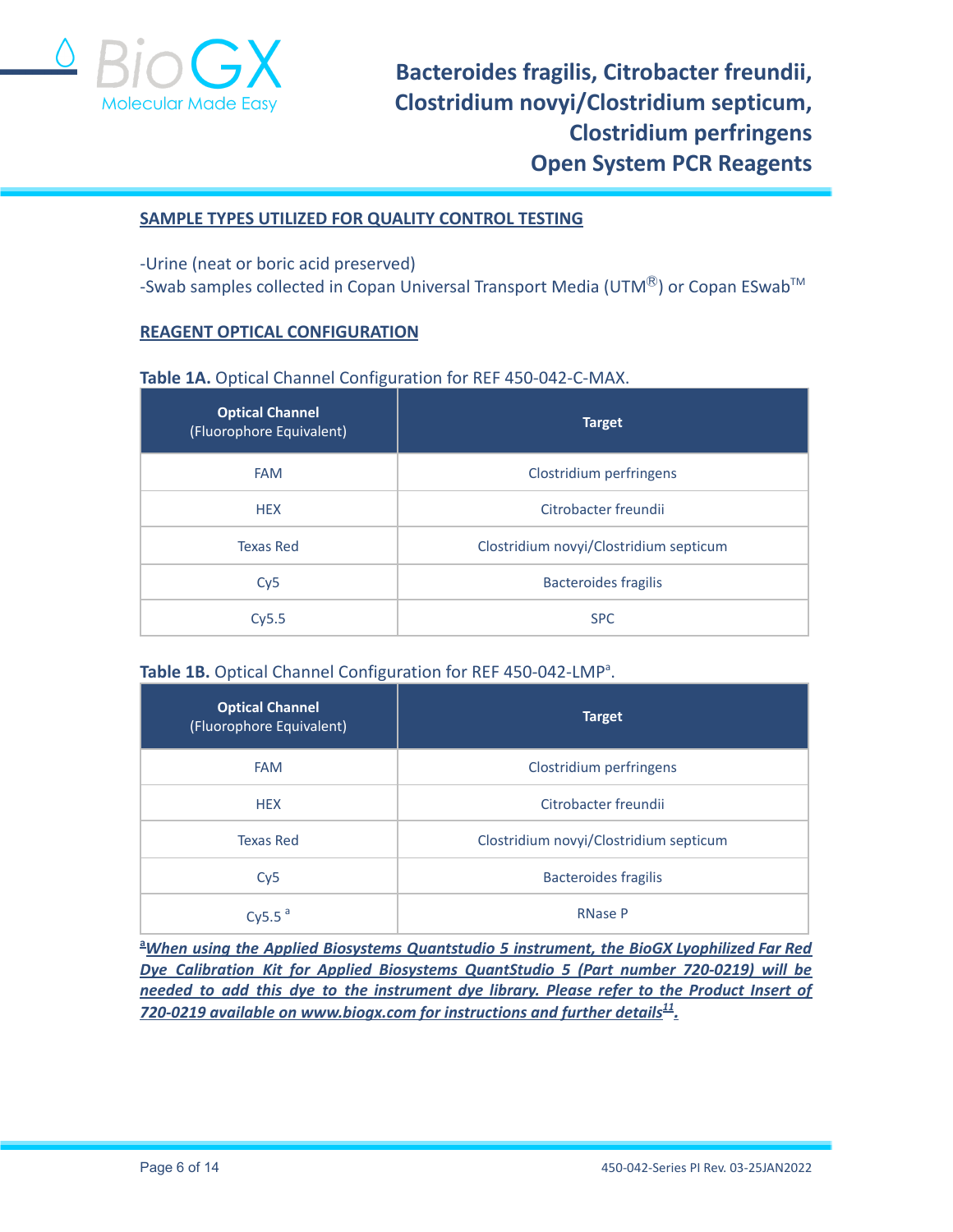

#### **QUALITY CONTROL AND EXTRACTION TESTING PARAMETERS**

## **BD MAXTM System (BioGX REF: 450-042-C-MAX)**

As a starting point, users can import and install the Electronic User Defined Protocol (eUDP) that utilizes **ExK DNA-3** extraction kits onto the BD MAXTM . BioGX's most current eUDP utilized for quality control of this product can be obtained by sending an email to [TS@biogx.com](mailto:TS@biogx.com). Please refer to the BD MAX<sup>™</sup> user manual<sup>8</sup> for uploading instructions.

#### **ABI and Bio-Rad Platforms (BioGX REF: 450-042-LMP)**

As a starting point, users can import and install a PCR run file onto:

- 1. Applied Biosystems QuantStudio<sup>™</sup> 5 (Design & Analysis software version 1.5.1 or later)
- 2. Bio-Rad CFX96 Touch<sup>™</sup> (Maestro software version 1.1 or later)

BioGX's most current ABI QuantStudio<sup>™</sup> 5 and Bio-Rad CFX96 Touch<sup>™</sup> PCR run files utilized for quality control of this product can be obtained by sending an email to [TS@biogx.com](mailto:TS@biogx.com). Please refer to the Applied Biosystems QuantStudio<sup>™</sup>5 user manual<sup>9</sup> for uploading instructions. Please refer to the Bio-Rad CFX96 Touch™ user manual<sup>10</sup> for uploading instructions.

#### **SAMPLE VOLUMES UTILIZED DURING QUALITY CONTROL TESTING**

The end user may choose to validate a different pretreatment method or volume of sample to load other than the sample processing used by BioGX for QC testing as outlined below.

#### **Urine collection (neat urine or boric acid preserved urine)**

## **BD MAXTM System**

Thoroughly vortex the sample prior to addition to the Sample Buffer Tube (SBT). Pipette 500 μL of neat urine or boric acid preserved urine into the SBT, aseptically place the BD<sup>™</sup> septum cap on each SBT. Pulse vortex the SBT for 1-3 seconds, and load the SBT into the extraction tray.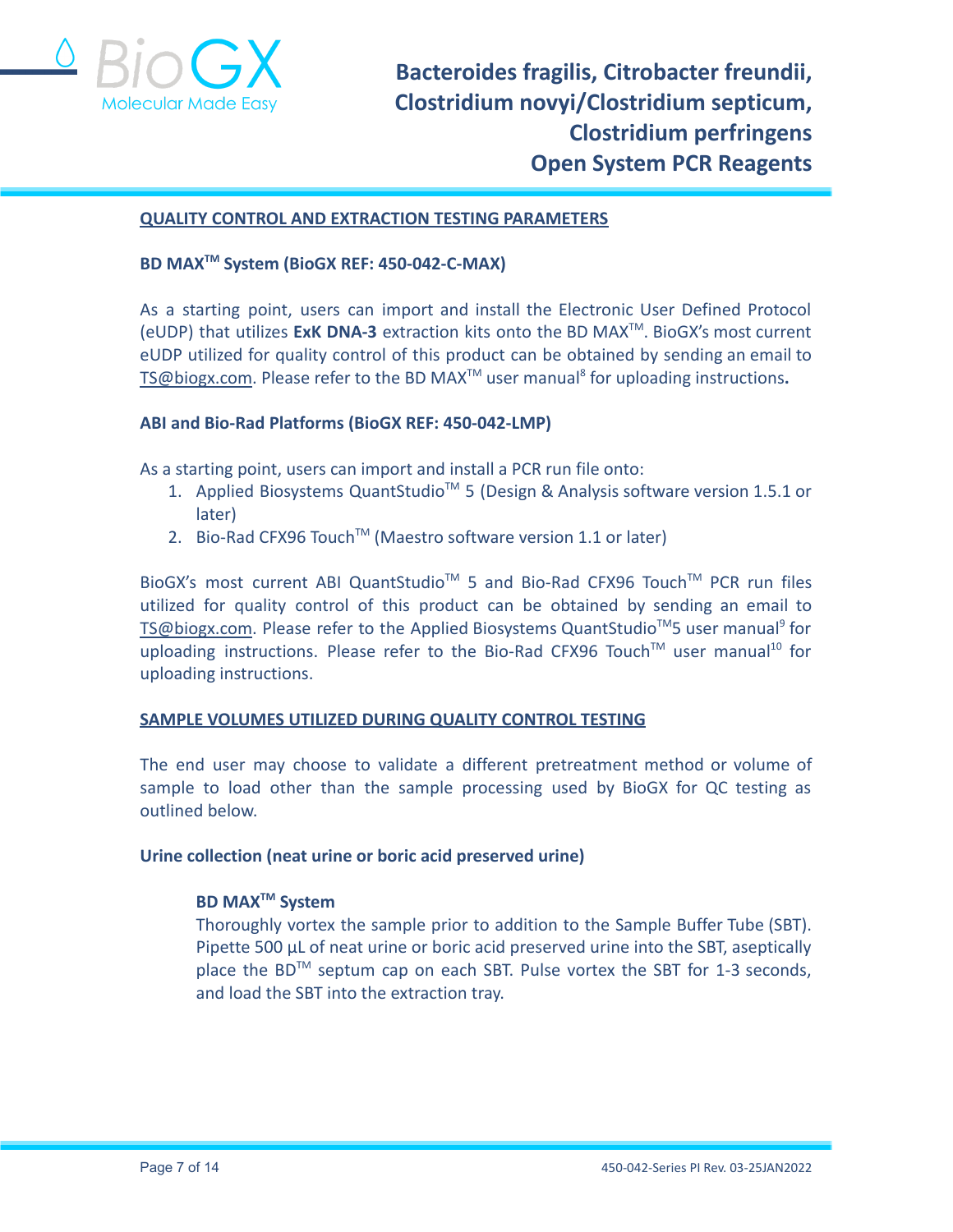

## **ABI QuantStudioTM 5 and Bio-Rad CFX96 TouchTM (validated magnetic bead or silica column extraction kits)**

Thoroughly vortex the sample prior to processing. Follow manufacturer recommendations for extraction of appropriate sample volume. Transfer 5 μL to purified nucleic acid to master mix as described in Section: *BioGX Quality Control Test Setup Procedure for ABI QuantStudioTM 5 and Bio-Rad CFX96 Touch™.*

## **Swab sample (3 mL Copan Universal Transport Media (UTM**Ⓡ**))**

## **BD MAXTM System**

Thoroughly vortex the sample prior to addition to the Sample Buffer Tube (SBT). Pipette 100  $\mu$ L of sample into the SBT, aseptically place the BD<sup>TM</sup> septum cap on each SBT. Pulse vortex the SBT for 1-3 seconds, and load the SBT into the extraction tray.

## **ABI QuantStudioTM 5 and Bio-Rad CFX96 TouchTM (validated magnetic bead or silica column extraction kits)**

Thoroughly vortex the sample prior to processing. Follow manufacturer recommendations for extraction of appropriate sample volume. Transfer 5 μL to purified nucleic acid to master mix as described in Section: *BioGX Quality Control Test Setup Procedure for ABI QuantStudioTM 5 and Bio-Rad CFX96 TouchTM .*

## **Swab sample (1 mL Copan Universal Transport Media (UTM**Ⓡ**) or Copan ESwabTM )**

## **BD MAXTM System**

Thoroughly vortex the sample prior to addition to the Sample Buffer Tube (SBT). Pipette 50  $\mu$ L of sample into the SBT, aseptically place the BD<sup>TM</sup> septum cap on each SBT. Pulse vortex the SBT for 1-3 seconds, and load the SBT into the extraction tray.

## **ABI QuantStudioTM 5 and Bio-Rad CFX96 TouchTM (validated magnetic bead or silica column extraction kits)**

Thoroughly vortex the sample prior to processing. Follow manufacturer recommendations for extraction of appropriate sample volume. Transfer 5 μL to purified nucleic acid to master mix as described in Section: *BioGX Quality Control Test Setup Procedure for ABI QuantStudioTM 5 and Bio-Rad CFX96 TouchTM .*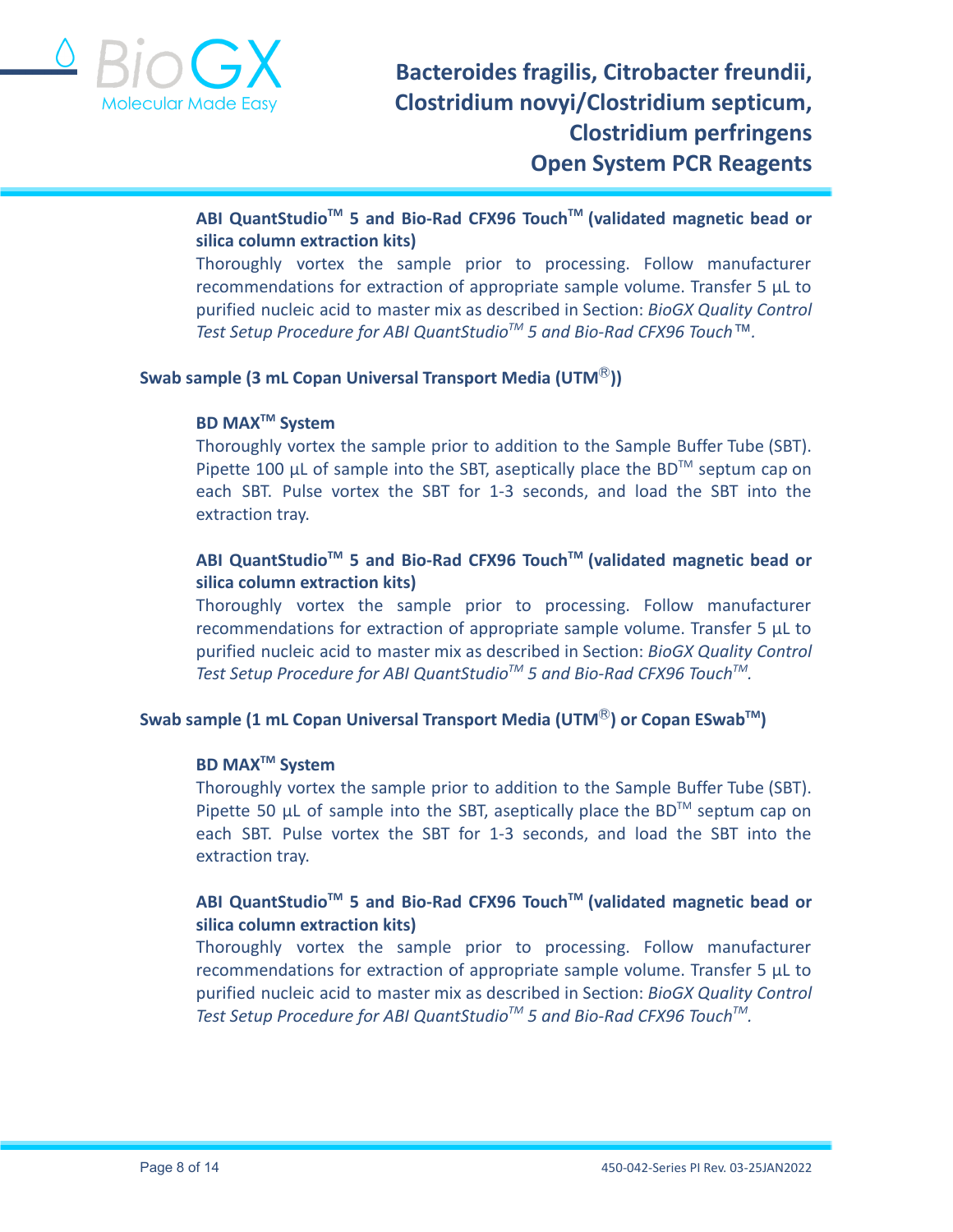

#### **BioGX QUALITY CONTROL TEST SETUP PROCEDURE**

## **BD MAXTM System Quality Control Test Setup**

#### **Loading a Sample Buffer Tube (SBT)**

- 1. Add the appropriate sample volume to each SBT.
- 2. Aseptically place  $BD^{TM}$  septum cap on each SBT.
- 3. Vortex the SBT for 1-3 seconds.
- 4. Load the SBT into the extraction tray.

## **WEAR NITRILE GLOVES WHEN HANDLING LYOPHILIZED REAGENTS TO REDUCE THE GENERATION OF STATIC CHARGES. DO NOT USE LATEX GLOVES.**

#### **Assembly of BD MAX Extraction Strips and BioGX Reagents**

- 1. Choose the appropriate BD MAX<sup>™</sup> extraction kit (see above). DO NOT use BD MAXTM master mix or the blank 0.3 mL conical tubes that come with the extraction kit.
- 2. Load the selected extraction cartridges into the extraction tray, 1 per sample to be tested.
- 3. Snap one BD MAX<sup>TM</sup> ExK<sup>TM</sup> DNA Extraction tube into snap-in position 1 (Snap-1) of each extraction strip (**Figure 1**).
- 4. Snap one BioGX Sample-Ready™ lyophilized reagent tube into position 2 (Snap-2) of each extraction strip. Check to make sure the lyophilized cake is at the bottom of the tube prior to inserting into the strip. The funnel-shaped cake may be in any orientation  $(v, >, \land, <)$ .
- 5. Snap one BioGX Rehydration Buffer tube into position 3 (Snap-3) of each extraction strip. Check to make sure the buffer is at the bottom of the tube prior to inserting into the strip. Position 4 (Snap-4) will remain empty.
- 6. Lift the tray and briefly examine the bottom of each strip to ensure all reagents are at the bottom of each tube and bubbles are not present in Extraction buffer reservoirs.
- 7. Proceed with worklist generation and sample loading per BD MAX<sup>™</sup> operating instructions. Select the appropriate User Defined Protocol (UDP). Load the extraction tray and, if necessary, a new PCR card into the instrument, close the door, and click "Start Run."
- 8. Analyze the results by opening the completed run file in the "Results" tab.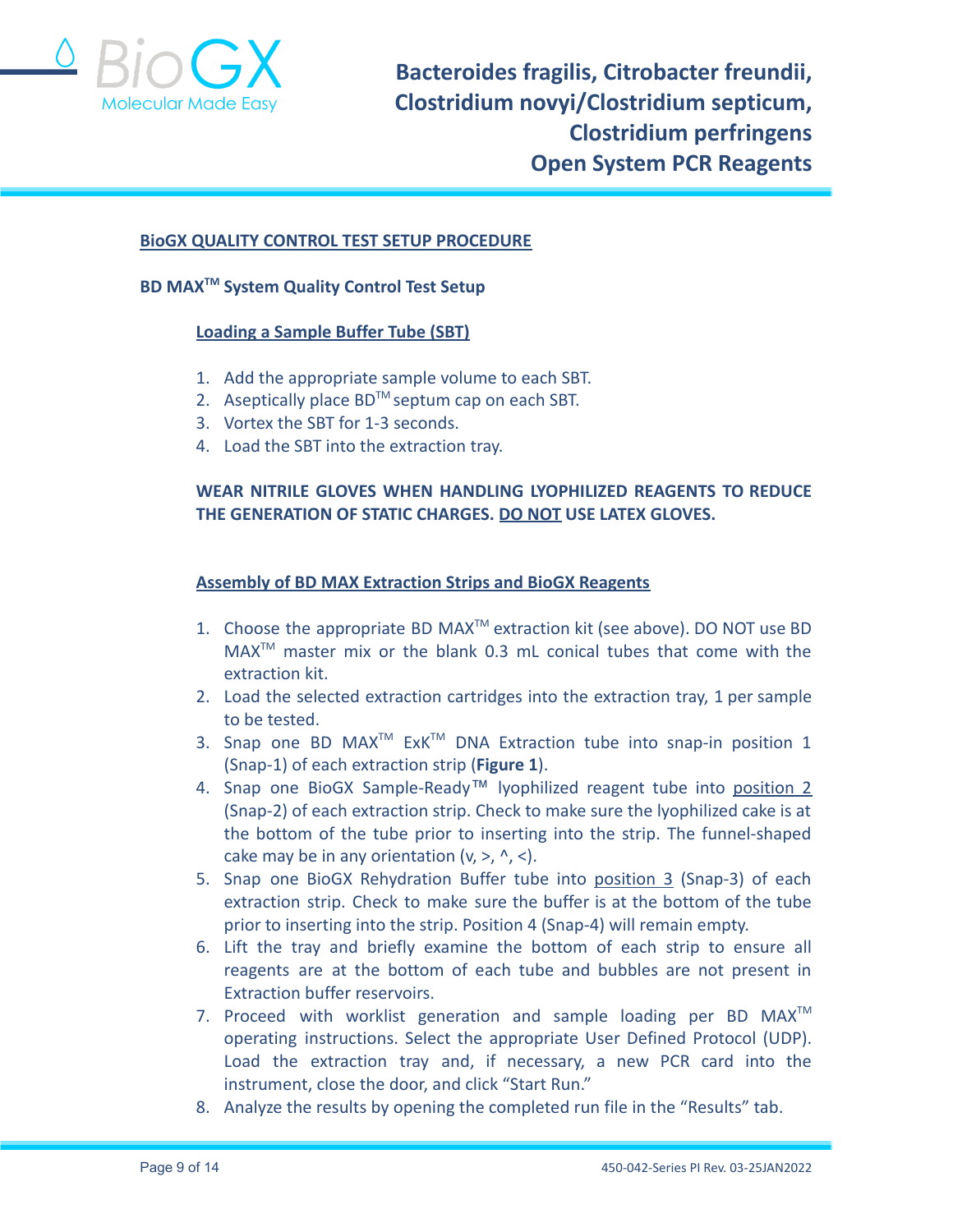

## BD MAX ExK™ 4-Snap Unitized Reagent Strip **Single Master Mix Type 4 Setup**



**Figure 1.** Diagram of BD MAX**TM** ExK**TM** 4-snap Unitized Reagent Strips.

## **Important Note**

Always first insert all Snap-1 tubes, then all Snap-2 tubes, then all Snap-3 tubes. The Snap 4 position will remain empty unless the user has set up the reagent to run in dual master mix mode.

Approximately 25 µL of extracted nucleic acid remains in the position 3 tube after extraction. This may be removed and saved for further analyses after the run has been completed.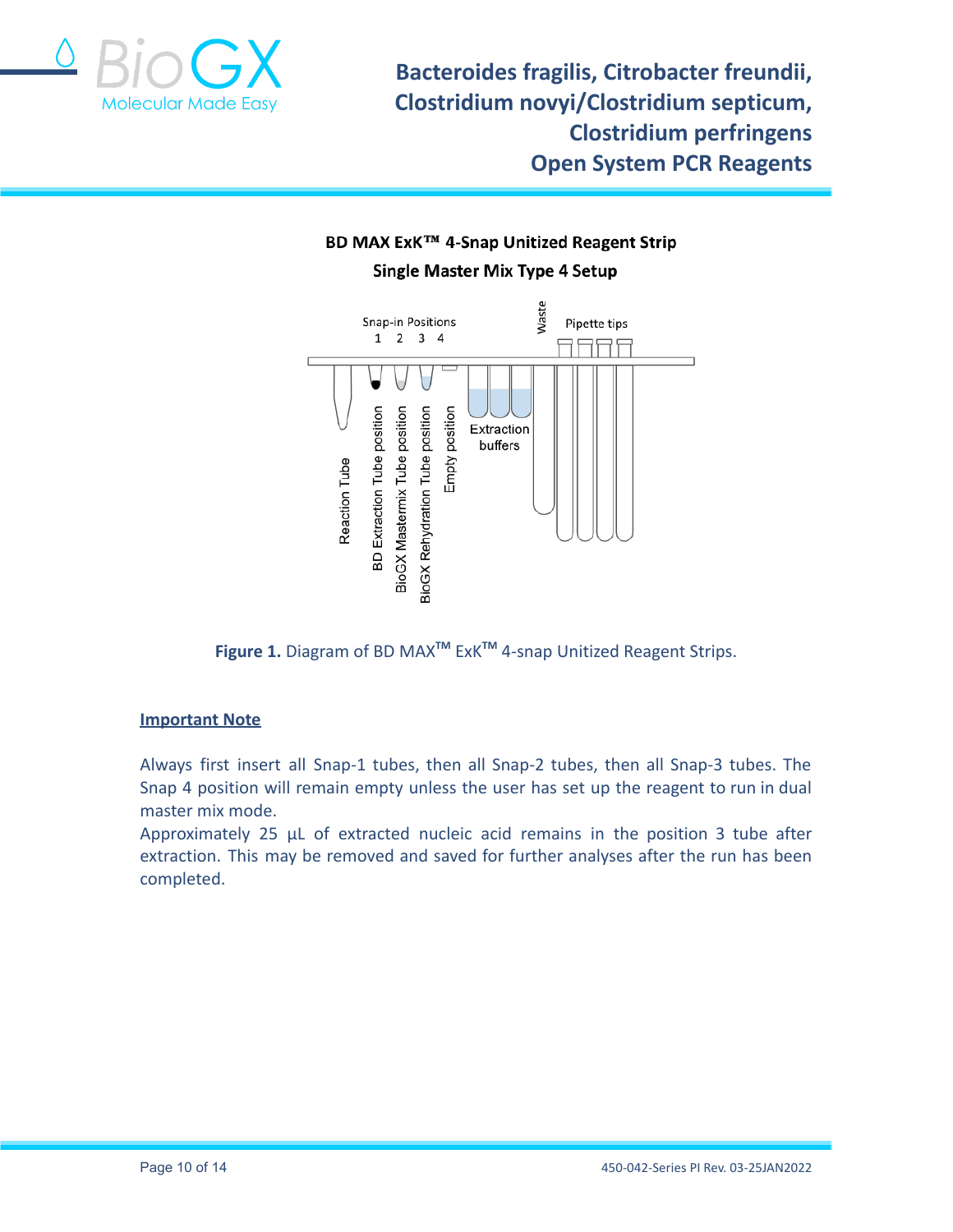

## **ABI QuantStudioTM 5 and Bio-Rad CFX96 TouchTM Quality Control Test Setup**

## **WEAR NITRILE GLOVES WHEN HANDLING LYOPHILIZED REAGENTS TO REDUCE THE GENERATION OF STATIC CHARGES. DO NOT USE LATEX GLOVES.**

#### **Assembly of BioGX Reagents**

1. Prepare the appropriate number of 8-tube PCR strips or 96-well PCR plates.

2. Transfer 40 μL of molecular grade water to one vial of lyophilized BioGX reagents. The rehydrated master mix is more than sufficient for 4 samples to be tested.

**Note:** 8-tube strips containing reagents **ARE NOT** compatible with ABI QuantStudio<sup>™</sup> 5 and Bio-Rad CFX96 Touch<sup>™</sup> instruments. Rehydrated master mix must be transferred to 8-tube PCR strips or 96-well PCR plates compatible with appropriate instruments.

3. Mix by gently pipetting up and down. (IMPORTANT: Keep rehydrated master mix in a cold block or on ice if setup cannot not be completed within 20 minutes. If the rehydrated master mix cannot be used immediately, it can be capped and stored up to 24 hours at 2-8°C, protected from light).

4. Transfer 10 μL of rehydrated master mix to the bottom of 4 empty wells.

5. To each well containing 10 μL of rehydrated master mix, add 5 μL of extracted sample.

6. Affix the appropriate optical caps or optical plate seals.

7. Pulse spin the sealed PCR plate or tube to mix and bring liquid to the bottom.

8. Load 8-tube PCR strips or 96-well PCR plates into the real-time PCR platform and start the run. Avoid unnecessary delay once tubes/plates are loaded into the real-time PCR instrument.

#### **ASSAY PERFORMANCE**

All BioGX Research Use Only products are designed to detect 20 copies or less of the target nucleic acid per reaction.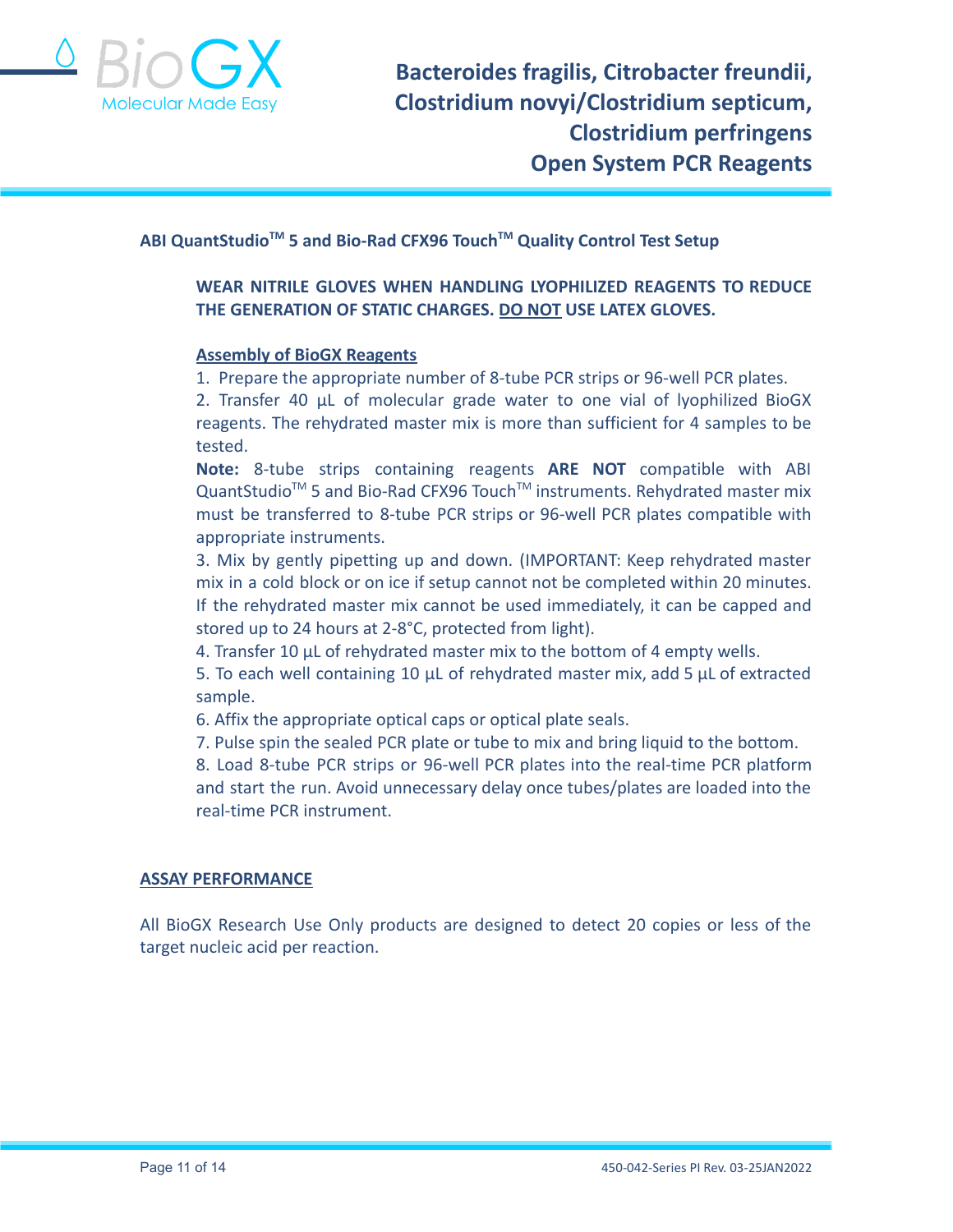

#### **INTERPRETATION OF RESULTS**

| <b>Clostridium</b><br>perfringens | <b>Citrobacter</b><br>freundii | <b>Clostridium</b><br>novyi/C.<br>septicum | <b>Bacteroides</b><br>fragilis | <b>SPC</b> | Interpretation                                                                                                       |
|-----------------------------------|--------------------------------|--------------------------------------------|--------------------------------|------------|----------------------------------------------------------------------------------------------------------------------|
| ÷                                 |                                |                                            |                                | $+/-$      | Clostridium perfringens<br><b>POSITIVE</b>                                                                           |
|                                   | ÷                              |                                            |                                | $+/-$      | Citrobacter freundii POSITIVE                                                                                        |
|                                   |                                | ÷                                          |                                | $+/-$      | Clostridium novyi/C. septicum<br><b>POSITIVE</b>                                                                     |
|                                   |                                |                                            | ÷                              | $+/-$      | <b>Bacteroides fragilis POSITIVE</b>                                                                                 |
|                                   |                                |                                            |                                | ÷          | Clostridium perfringens,<br>Citrobacter freundii, Clostridium<br>novyi/C. septicum, Bacteroides<br>fragilis NEGATIVE |
|                                   |                                |                                            |                                |            | Unresolved*                                                                                                          |

#### **Table 2A.** Multiplex PCR Results Interpretation for 450-042-C-MAX.

\*Failed PCR due to inhibition, reagent failure or incorrect assembly of PCR reaction.

#### **Table 2B.** Multiplex PCR Results Interpretation for 450-042-LMP.

| <b>Clostridium</b><br>perfringens | <b>Citrobacter</b><br>freundii | <b>Clostridium</b><br>novyi/C.<br>septicum | <b>Bacteroides</b><br>fragilis | <b>RNase P</b> | Interpretation                                                                                                       |
|-----------------------------------|--------------------------------|--------------------------------------------|--------------------------------|----------------|----------------------------------------------------------------------------------------------------------------------|
| ÷                                 |                                |                                            |                                | $+/-$          | Clostridium perfringens<br><b>POSITIVE</b>                                                                           |
|                                   | ÷                              |                                            |                                | $+/-$          | Citrobacter freundii POSITIVE                                                                                        |
|                                   |                                | ÷                                          |                                | $+/-$          | Clostridium novyi/C. septicum<br><b>POSITIVE</b>                                                                     |
|                                   |                                |                                            | $\ddot{}$                      | $+/-$          | <b>Bacteroides fragilis POSITIVE</b>                                                                                 |
|                                   |                                |                                            |                                | $\ddot{}$      | Clostridium perfringens,<br>Citrobacter freundii, Clostridium<br>novyi/C. septicum, Bacteroides<br>fragilis NEGATIVE |
|                                   |                                |                                            |                                |                | Unresolved*                                                                                                          |

\*Failed PCR due to inhibition, reagent failure or incorrect assembly of PCR reaction.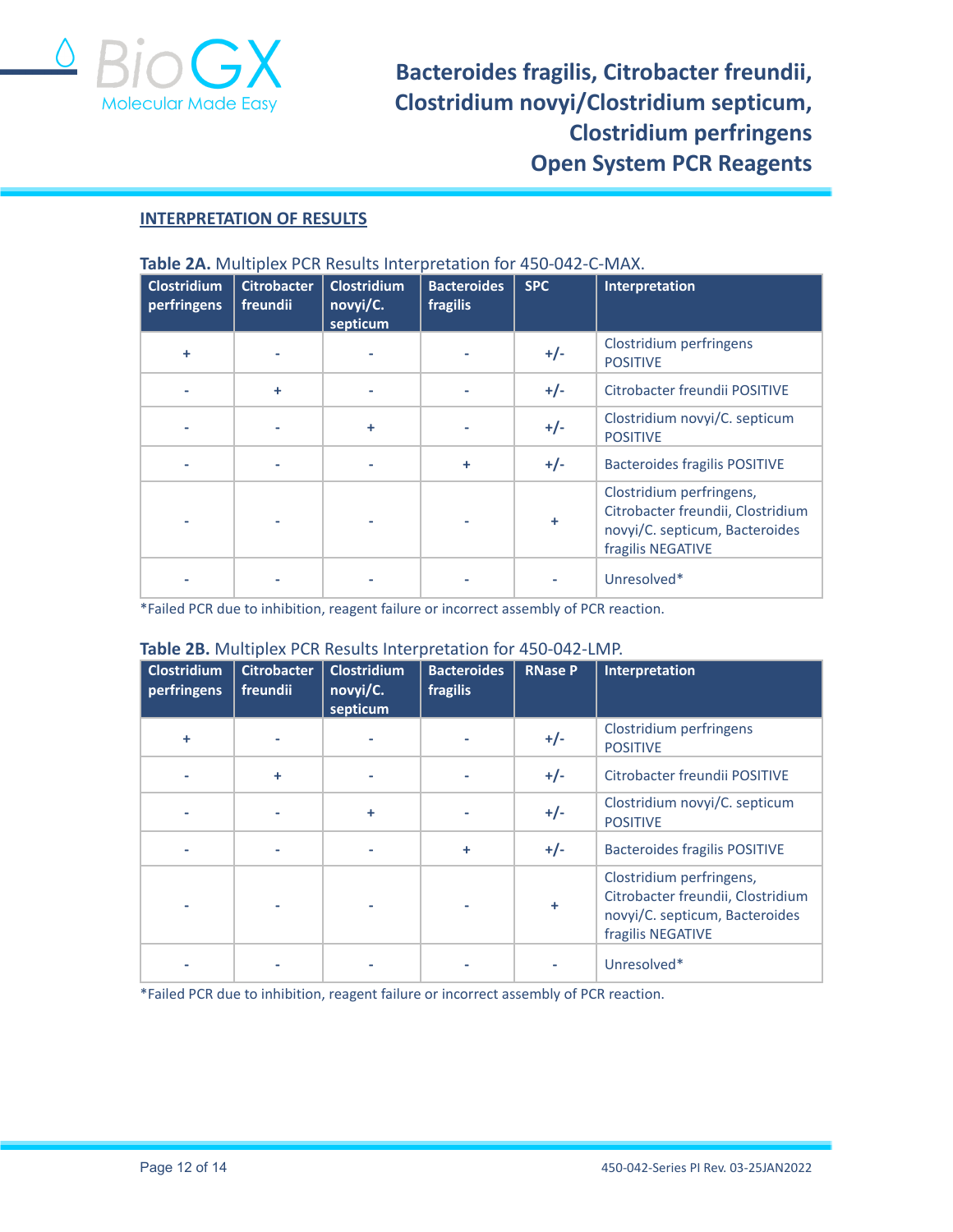

#### **REFERENCES**

- 1. Malinen, Erja, et al. "Comparison of real-time PCR with SYBR Green I or 5′-nuclease assays and dot-blot hybridization with rDNA-targeted oligonucleotide probes in quantification of selected faecal bacteria." Microbiology 149.1 (2003): 269-277.
- 2. Anderson, Mark T., et al. "Citrobacter freundii fitness during bloodstream infection." Scientific reports 8.1 (2018): 1-14.
- 3. Bettegowda, Chetan, et al. "The genome and transcriptomes of the anti-tumor agent Clostridium novyi-NT." Nature biotechnology 24.12 (2006): 1573-1580.
- 4. Neumann, A. P., et al. "Quantitative real-time PCR assay for Clostridium septicum in poultry gangrenous dermatitis associated samples." Molecular and cellular probes 24.4 (2010): 211-218.
- 5. Hernández, Marta, Lorena López-Enríquez, and David Rodríguez-Lázaro. "Quantitative Detection of Clostridium perfringens by Real-Time PCR in Raw Milk." Food Analytical Methods 10.5 (2017): 1139-1147.
- 6. Clinical and Laboratory Standards Institute. Protection of laboratory workers from occupationally acquired infections; Approved Guideline. Document M29 (Refer to the latest edition).
- 7. Centers for Disease Control and Prevention and National Institutes of Health. Biosafety in Microbiological and Biomedical Laboratories. Choosewood L.C. and Wilson D.E. (eds) (2009). HHS Publication No. (CDC) 21-1112.
- 8. BD MAX<sup>™</sup> System User's Manual (refer to the latest revision) BD Life Sciences, Sparks, Maryland 21152 USA.
- 9. QuantStudio<sup>™</sup> Design and Analysis software User Guide, ThermoFisher Scientific, Waltham, Massachusetts, USA (Refer to the latest version).
- 10. CFX96 Touch, CFX96 Touch Deep Well, CFX Connect, and CFX384 Touch Systems Instruction Manual (refer to the latest version), Bio-Rad Laboratories, Inc., Hercules, California, USA (Refer to the latest version).
- 11. BioGX Lyophilized Far Red Dye Calibration Kit for Applied Biosystems QuantStudio™ 5 Real-Time PCR system Product number series 720-0219 ([www.biogx.com\)](http://www.biogx.com)

## **Please call BioGX or email info@biogx.com with any questions you may have regarding this product.**

| Rev. # | <b>Effective Date</b> | <b>Summary of Changes</b>                                                                                         |
|--------|-----------------------|-------------------------------------------------------------------------------------------------------------------|
| -03    | 25 JAN 2022           | Update to include reference to BioGX Far Red Dye Calibration Kit for use with<br>Applied Biosystems Quantstudio 5 |
| 02     | 04 AUG 2021           | Update branding, extraction control for ABI and Bio-Rad platforms and storage<br>conditions.                      |
| 01     | 28 MAY 2021           | Initial Release.                                                                                                  |